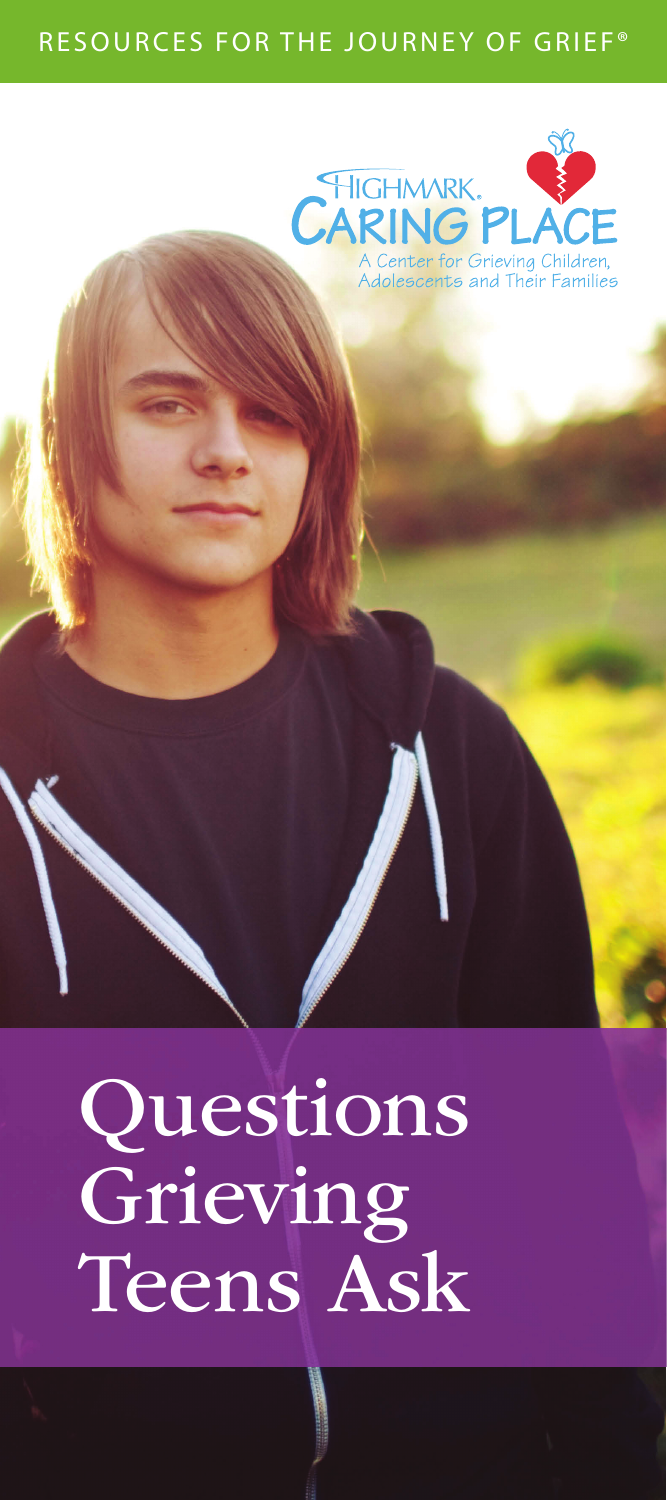# A Special Word About Teenagers' Concern for Parents

At the Caring Place, we have heard a number of teens tell us that they avoided talking to family members about their feelings or about the person who died. The reason for this, they said, was concern for their families, and a desire to protect them. *"Whenever I mentioned Dad, it would make Mom cry. And I don't want to make her feel worse. So I just don't talk about him."*

Knowing that those closest to them are grieving as much as they are, teens are often concerned that they'll upset Mom or Dad even more by talking about the person who died or about how they themselves are struggling with the death.

You can let a teenager know that you want to know how they are doing. Reassure them that even if you cry, you will be OK, and that connecting with them is more important to you than avoiding the tears.

"Just as you cannot protect yourself from the sorrow surrounding death, so you cannot defend your offspring. The mental health of us all is not the denial of tragedy but the frank acknowledgement of painful separation."



*—Earl A. Grollman from CONCERNING DEATH: A Practical Guide for the Living*

# Questions Grieving Teens Ask, and How You Might Respond to Them

Teenagers, growing in their developmental abilities, are old enough to grasp more of the implications of death, and to feel their grief and their loss very profoundly. At a time when teens are exploring independence from their families, a death forces them to cope with a loved one's permanent absence from their lives and what that absence means for the family and for their role in it. The grief of a teenager is very real and very painful.

So treating them—their questions and their feelings with respect is more important than having the "right answers." Listening is more important than what we say.

Everyone's journey of grief is his or her own journey, unique and personal. Accepting a teen's feelings, and encouraging them in their own process, is a great gift that we can give them.

Remember that being with the teen—showing your love for them—is more important than providing answers.

#### **1. How am I going to live my life without my loved one?**

This question is an expression of the pain and anguish we all feel when someone we love dies how can I go on without them?

It is difficult, and often impossible, for a teen (or for anyone) to imagine life without that person. The death of a parent is especially difficult. All of what was, and all they planned for the future, involved Mom or Dad. Now everything has changed.

Behind the question is the teen's need for reassurance that it won't always hurt so much, and for hope that the sadness won't always be overwhelming.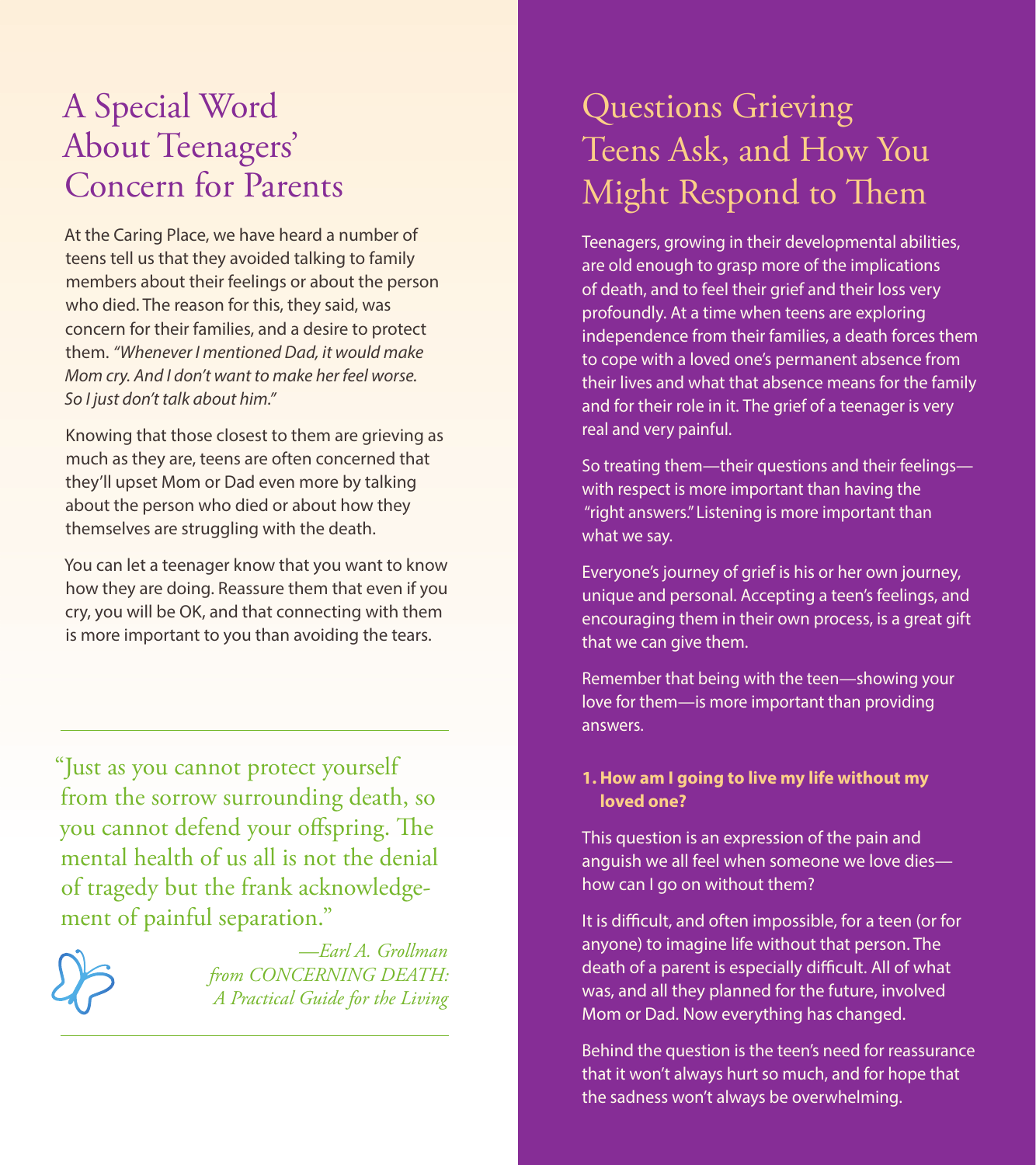Let them know that although their love for the person who died will never lessen, the pain they are now feeling can become manageable.

But there is no way around the journey of grief at the Caring Place, teens have told us that they've found hope in the midst of their pain through being able to express their feelings of grief with other teens.

Encourage the teen to remember and to talk about their memories. Ask them how they are similar to (or different from) the person who died.

In addition, ask them what they have learned from their loved one that they will carry on into their own adulthood. This type of discussion will help the teen to realize that although their loved one is never coming back, he or she will be with the teen throughout their life—in their memory, and in who they are now and in who they will become.

#### **2. Who am I now?**

After a death, teens are faced in a bigger way than ever with how they fit in—with their family, their friends and the wider world around them.

This can affect their sense of self-identity. During the teenage years, a person's identity is emerging, and they define themselves by their relationships and their roles. They are not yet autonomous adults.

Normally, they have questions regarding developmental issues, such as physical body changes, establishing independence from their parents or family, and new roles (jobs/school/driving).

Now, they also have questions like: *"Am I still a big brother?" "Should I follow in my father's footsteps?"* or *"How am I like my mother?"* They may feel pressure (even from a sense of honor) to live out the legacy of a parent or sibling who died.

#### **3. Will my friends at school treat me differently? What should I say to them?**

Teens yearn for acceptance and want to feel like they belong to their peer group. Their friends are very important to their development.

Therefore, teens often are concerned with how to tell people at their school about their loss. They are concerned about being too vulnerable with people who might hurt them in some way.

What we have heard teens say at the Caring Place is that they will be misunderstood, sometimes to a significant degree. Friends—even good friends don't know what to say, and don't know how to handle death, because they have not yet been personally impacted.

Even though many of their schoolmates will not know how to talk about this experience, or even want to, what is important is for a teenager to find caring adults or peers whom they *can* talk to.

Being able to talk at home about the death and about their feelings may help teens in coming up with the words to say outside of the home. Doing this before the teen returns to school to face their classmates can help ease their anxiety, simply by equipping them with responses when they're asked questions about the death, or about why they missed school.

Anxiety about facing their peers back at school is a normal feeling; what is most important, however, is finding someone who will accept them, with whom they can express their grief.

What's important is that no one—whether we're 6 or 16, 36 or 66—feel alone in their grief.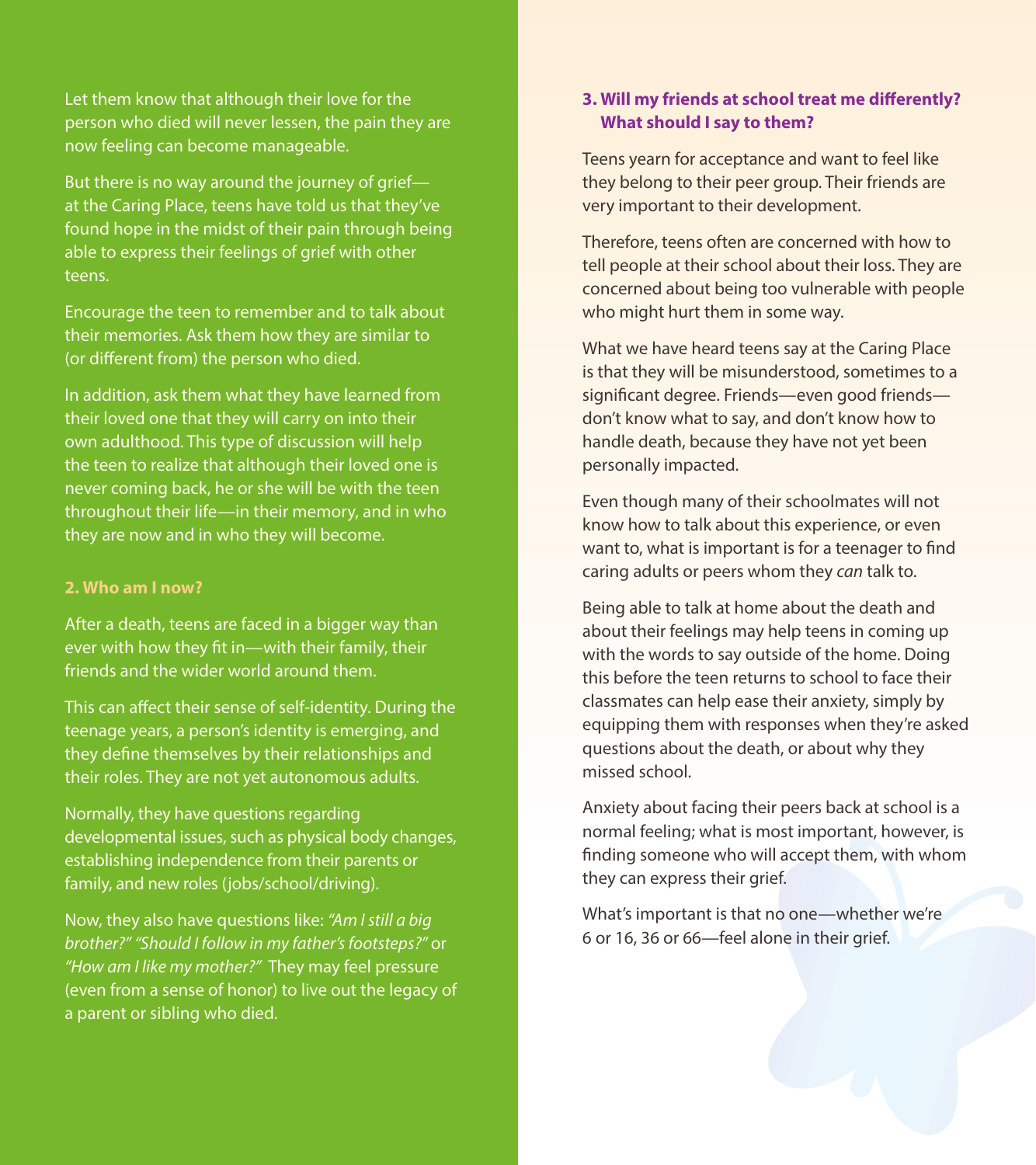#### **4. How do I cope with everyday life (school, activities, work)?**

When teens grieve, they can feel many emotions —sadness, anger, guilt, confusion, loneliness sometimes all at once.

Grief takes a lot of energy. A teen, with fewer coping resources than an adult, can often feel overwhelmed by the many expectations on them to keep up their grades, to stay involved in their activities, to maintain a job, etc.

Encourage the teen to talk about how he or she is feeling. Help them look at the scope of their activities to see if there is anywhere they can cut back temporarily.

Teens can also be encouraged to ask for help and support from their teachers, coaches, bosses, and so on. Offer to talk to these people with the teen, if he or she would like you to.

Often, just knowing the people around them understand what they are going through is the safety net the teen needs to help them cope.

#### **5. How do I cope with being mad?**

Anger is a very common and very natural reaction after someone we love dies. Teens—just like every other age group—often feel mad at the unfairness of it all, and can feel angry at the whole world.



At times the anger can feel so intense that it's scary, so powerful that they don't know what to do with it. Teens can then also feel guilty about their anger.

It is important to reassure the teen that their anger is OK, no matter who they are angry at or what it is about —even if they are angry at you or the person who died.

Expressing feelings might be painful, but keeping them bottled up inside can end up hurting even more. It is important for teens (for all of us) not to deny their feelings, but to express their feelings (always keeping in mind, without hurting themselves or others).

Anger is normal; it's expected. Denying that feeling, or any other feeling, ultimately ends up hurting us. Providing a safe place for the expression of our feelings is one of the best gifts we can give the teenagers in our lives.

## More Important Than the Answers

Being available to listen to your teen sends a message to them more important than your words.

Listening lets them know that you think their questions and feelings are important and that they matter to you even in the midst of your own grief.

Since it is impossible to make everything OK again for your teen, allowing open conversations where the teen can express how they feel and can explore their own answers to the questions they have this can be a great support in their grief journey.

It is in the asking, not the answering, where discovery and healing take place. Be as supportive as you can be, remembering consistency, rules and boundaries are ways of creating safety for all children, including teens.

Use their questions as a chance to validate the teen during a very confusing and scary time. Now more than ever, your presence is more important than your knowledge.